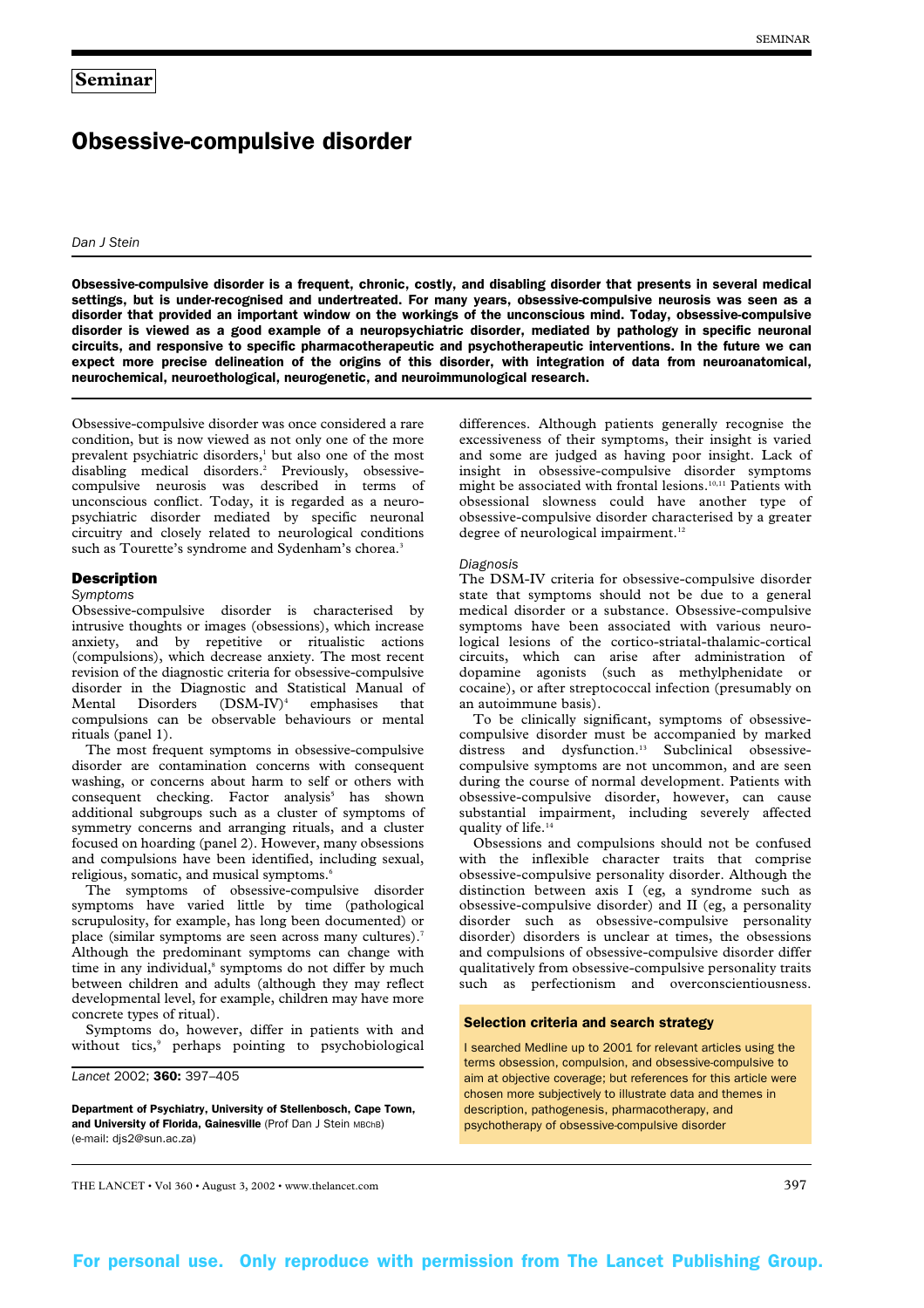Similarly, despite the occasional overlap, the symptoms of obsessive-compulsive disorder differ clearly from the fears and worries seen in other anxiety disorders, from the ruminations characteristic of mood disorders, and from the delusions of psychotic disorders.

## Panel 1: DSM-IV diagnostic criteria for obsessivecompulsive disorder\*

## A Either obsessions or compulsions

Obsessions as defined by:

Recurrent and persistent thoughts, impulses, or images that are experienced, at some time during the disturbance, as intrusive and inappropriate and that cause marked anxiety or distress

The thoughts, impulses, or images that are not simply excessive worries about real-life issues

The person attempts to ignore or suppress such thoughts, impulses, or images, or to neutralise them with some other thought or action

The person recognises that the obsessional thoughts, impulses, or images are a product of his or her own mind (not imposed from without as in thought insertion) Compulsions as defined by:

Repetitive behaviours (eg, hand-washing, ordering, checking) or mental acts (eg, praying, counting, repeating words silently) that the person feels driven to do in response to an obsession, or according to rules that must be applied rigidly The behaviours or mental acts are aimed at preventing or reducing distress or preventing some dreaded event or situation; however, these behaviours or mental acts either are not connected in a realistic way with what they are designed to neutralise or prevent or are clearly excessive

#### B At some point during the course of the disorder, the person has:

Recognised that the obsessions or compulsions are excessive or unreasonable. (Note: this definition does not apply to children)

#### C The obsessions or compulsions:

Cause marked distress

Are time consuming (take longer than 1 h a day), Or greatly interfere with the person's normal routine, occupational (or academic) functioning, or usual social activities or relationships

## D If another Axis I disorder is present, the content of the obsessions or compulsions is not restricted to it—eg,

Preoccupation with food in the presence of an eating disorder; Hair pulling in the presence of trichotillomania;

Concern with appearance in the presence of body dysmorphic disorder;

Preoccupation with drugs in the presence of a substance use disorder;

Preoccupation with having a serious illness in the presence of hypochondriasis;

Preoccupation with sexual urges or fantasies in the presence of a paraphilia;

Or guilty ruminations in the presence of major depressive disorder)

## E The disturbance is not due to the direct physiological effects of a substance (eg, a drug of abuse, a medication) or a general medical condition

Specify if:

with poor insight: if, for most of the time during the current episode, the person does not recognise that the obsessions and compulsions are excessive or unreasonable

\*Adapted from reference 4.

Obsessive-compulsive or stereotypic symptoms are an intrinsic component of many disorders, including autism, Tourette's syndrome, and frontal lobe lesions. Conversely, some disorders have a restricted focus on symptoms that can be seen in obsessive-compulsive disorder. For example, patients with body dysmorphic disorder (concerns about imagined ugliness) and hypochondriasis (concerns about imagined illness) have somatic obsessions and compulsions. Disorders with overlapping characteristics and psychobiology to obsessive-compulsive disorder fall within a putative spectrum of obsessive-compulsive disorders.<sup>15</sup>

#### *Epidemiology*

The Epidemiological Catchment Area study<sup>16</sup> provided the first epidemiological data for obsessive-compulsive disorder that were based on a nationally representative sample and reliable diagnostic criteria. Obsessivecompulsive disorder was the fourth most prevalent psychiatric disorder, with a lifetime prevalence of  $2.5\%$ .<sup>16</sup> Results of a cross-national study<sup>1</sup> with similar methods showed that prevalence did not differ by much across many different populations. A review<sup>17</sup> of community studies suggested that despite some concerns about the validity of the diagnosis of obsessive-compulsive disorder in the Epidemiological Catchment Area study, obsessivecompulsive disorder is not uncommon in adults<sup>18</sup> and children,19 with many findings showing a prevalence similar to that recorded in the Epidemiological Catchment Area study.

The male to female ratio of obsessive-compulsive disorder is roughly the same, by contrast with many other anxiety and mood disorders, in which prevalence is higher in females than males. Age of onset in obsessivecompulsive disorder has a bimodal distribution. In some patients, this disorder starts at puberty or earlier; juvenile onset obsessive-compulsive disorder is especially common in males, and has other distinguishing characteristics such as greater familiality and relation to tic disorders.<sup>20</sup> Other patients can have later onset, for example, after pregnancy, miscarriage, or parturition.<sup>21,22</sup>

Results of epidemiological studies<sup>23</sup> are consistent with those of clinical work showing that obsessive-compulsive disorder has a high comorbidity with other anxiety and mood disorders. These findings also suggest that some patients with obsessive-compulsive disorder have impulsive features, including symptoms of childhood conduct disorder and an increased rate of suicide attempts $^{23}$ 

Although acute episodes of obsessive-compulsive disorder have been documented, the illness is generally chronic.<sup>24</sup> Furthermore, obsessive-compulsive disorder is associated with substantial direct and indirect costs,<sup>25</sup> which are compounded by an absence of recognition, and by underdiagnosis and inappropriate treatment. Patients might be too embarrassed to visit a clinician, or might not be aware that help is available; in one survey, $26$  the lag time from symptom onset to correct diagnosis was 17 years.

## Panel 2: Subgroups of obsessions and compulsions in obsessive-compulsive disorder

| <b>Obsessions</b>             | <b>Compulsi</b> |
|-------------------------------|-----------------|
| <b>Contamination concerns</b> | Washing.        |
| Harm to self/others,          | Checking.       |
| sexual/religious concerns     | reassur         |
| Symmetry, precision concerns  | Arranging       |
| Saving concerns               | <b>Hoarding</b> |

ing, bathing, showering king, praying, asking for ssurance ging, ordering

 $$ 

398 THE LANCET • Vol 360 • August 3, 2002 • www.thelancet.com

American Psychiatric Association

**Psychiatric** 

merican

ssociation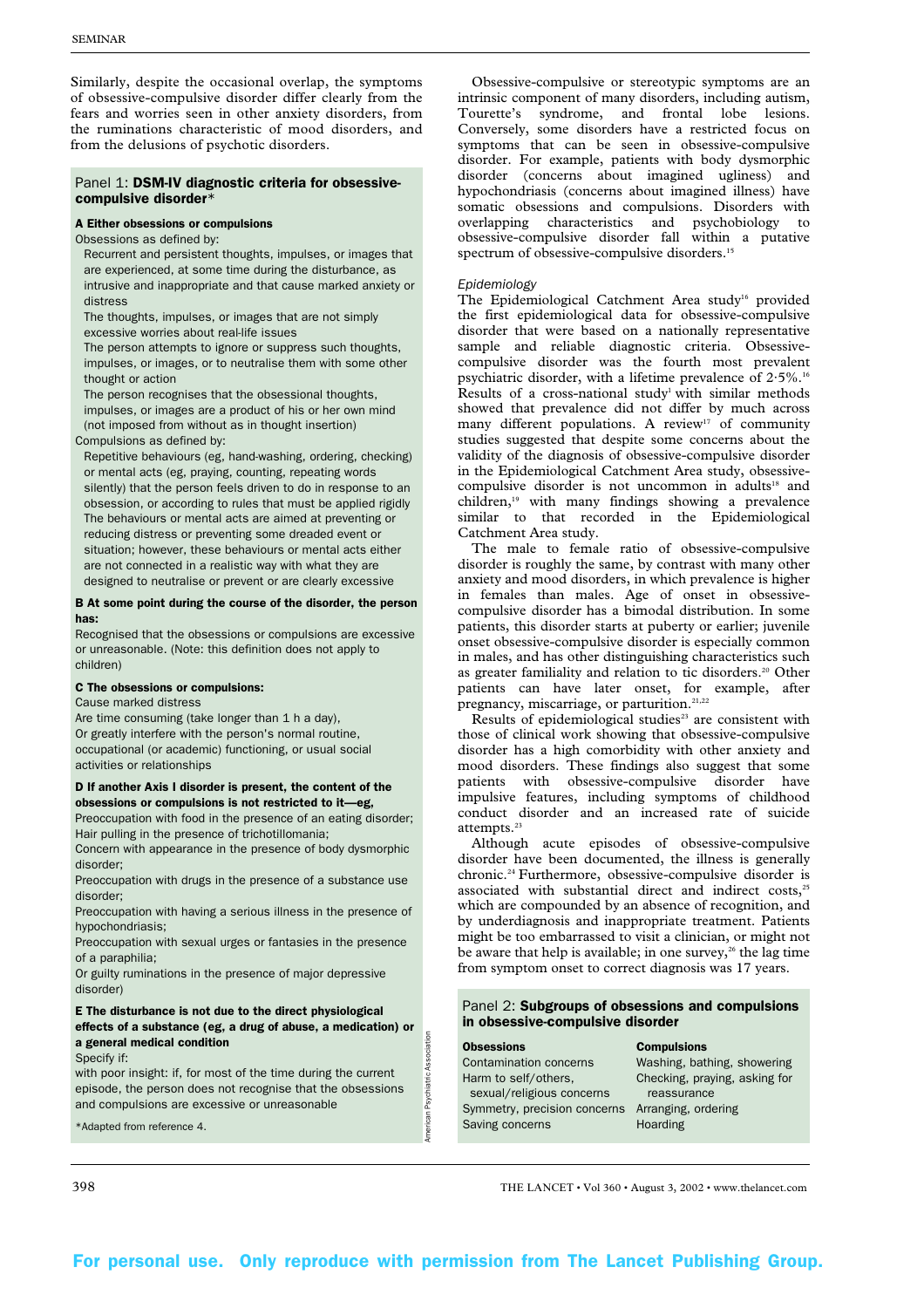*Assessment*

Since patients frequently conceal their symptoms, $27$  it is important to be aware of the possible presentation of obsessive-compulsive disorder in many medical settings, and to screen patients routinely using questions for obsessions ("Do you have unpleasant thoughts that keep coming into your mind, even though you don't want them?") and compulsions ("Do you have to do things over and over, even though you don't want to?"). In dermatology clinics, for example, washing rituals are frequent. Patients presenting for cosmetic surgery sometimes have somatic concerns, patients in general medical clinics can have symptoms of hypochondriasis, neurology patients with involuntary movement disorders (Tourette's syndrome, Sydenham's chorea, Huntington's disorder) or cortico-striatal-thalamic-cortical lesions may have comorbid obsessive-compulsive disorder, children can have obsessive-compulsive disorder after streptococcal infection, and pregnant women can have de novo or increased obsessive-compulsive disorder symptoms.

To assess obsessive-compulsive disorder, a thorough psychiatric history and examination should be taken to investigate symptoms of this and comorbid disorders, and to allow a differential diagnosis from other anxiety, mood, and psychotic disorders. A general medical history and examination should also be obtained; comorbid tics are not uncommon and should be assessed, and in some patients, symptoms of obsessive-compulsive disorder begin after infection.28 Indications for special investigations such as structural brain imaging might include late onset, atypical symptoms, or severe treatment refractoriness.

The severity of symptoms can be measured with several rating scales including the Yale-Brown obsessivecompulsive scale,<sup>29</sup> which is sufficiently user-friendly to be easily administered in clinical practice, and the reliability and validity of this scale have made it the gold standard in randomised controlled trials of obsessive-compulsive disorder. The scale has also been adapted for use in children and adolescents.

It may be useful to inquire about the patient's own explanation for their disorder—what are their theories about its cause and treatment? Patients with scrupulosity, for example, could see their symptoms in religious terms.<sup>3</sup> Some patients have a view that unconscious conflict is a cause of symptoms. Being aware of such models, and offering an alternative perspective, is a key step in starting treatment. Consumer advocacy groups<sup>31</sup> and internet groups<sup>32</sup> can usefully contribute to such psychoeducation.

#### Pathogenesis

#### *Neuroanatomy*

The earliest indication that obsessive-compulsive disorder is mediated by specific neuronal circuits probably came from work showing an association between postencephalitis parkinsonian and obsessive-compulsive symptoms together with striatal lesions.<sup>33</sup> Symptoms of obsessive-compulsive disorder have also been documented in various neurological disorders with striatal involvement, including Tourette's syndrome, Sydenham's chorea, Huntington's disorder, and Parkinson's disorder.<sup>34</sup>

Conversely, patients with obsessive-compulsive disorder can have abnormalities in a broad series of measures and paradigms used in neuropsychiatric (eg, neurological soft signs, olfactory identification, evoked potentials, prepulse inhibition, intracortical inhibition) and neuropsychological (eg, executive function, visual memory function) studies,<sup>34,35</sup> These abnormalities are



Figure 1: Increased activity in orbitofrontal cortex and caudate in patients with obsessive-compulsive disorder Reproduced with permission of the University of Stellenbosch.

consistent with cortico-striatal-thalamic-cortical dysfunction and impaired inhibition, and some evidence suggests that they are specific to obsessive-compulsive disorder.<sup>36</sup>

Advances in brain imaging have, however, provided the most persuasive neuroanatomical data for obsessivecompulsive disorder.<sup>37</sup> In some studies, structural imaging has shown abnormalities such as decreased volume or increased grey matter density in cortico-striatal-thalamiccortical circuits. Functional imaging has consistently shown that obsessive-compulsive disorder is characterised by increased activity in orbitofrontal cortex, cingulate, and striatum at rest, and especially during exposure to feared stimuli (figure 1). The application of molecular imaging methods to obsessive-compulsive disorder is at an early stage,<sup>38</sup> but lends support to structural and functional findings.

Other regions of the brain might also play a part in obsessive-compulsive disorder. For example, temporal dysfunction has been associated with obsessivecompulsive disorder,<sup>39,40</sup> and there is some evidence of amygdala involvement in obsessive-compulsive disorder.<sup>41</sup> Imaging research in children has supported the involvement of cortico-striatal-thalamic-cortical circuits in obsessive-compulsive disorder, and could ascertain the evolution of brain abnormalities in different regions over time.<sup>42</sup>

Pharmacotherapy and behavioural therapy can both normalise activity in cortico-striatal-thalamic-cortical circuits<sup>43</sup> (figure 2). These data have crucial implications for an integrated view of the mind and body. Baseline activity differentially predicts response to pharmacotherapy and to psychotherapy,<sup>44</sup> so that different methods may be effective via different mechanisms. Neurosurgical interruption of cortico-striatal-thalamic-cortical circuits can also reduce symptoms<sup>45</sup> and decrease striatal volume.<sup>46</sup>

#### *Neurochemistry*

The serotonin system is probably involved in mediation of obsessive-compulsive disorder. The earliest evidence for such a mechanism was the finding that clomipramine, a tricyclic antidepressant that is mainly a serotonin reuptake inhibitor, was effective in treatment of obsessivecompulsive disorder.<sup>47</sup> Administration of clomipramine was accompanied by a decrease in concentrations of the serotonin metabolite 5-hydroxyindoleacetic acid in the cerebrospinal fluid of patients with obsessive-compulsive disorder.48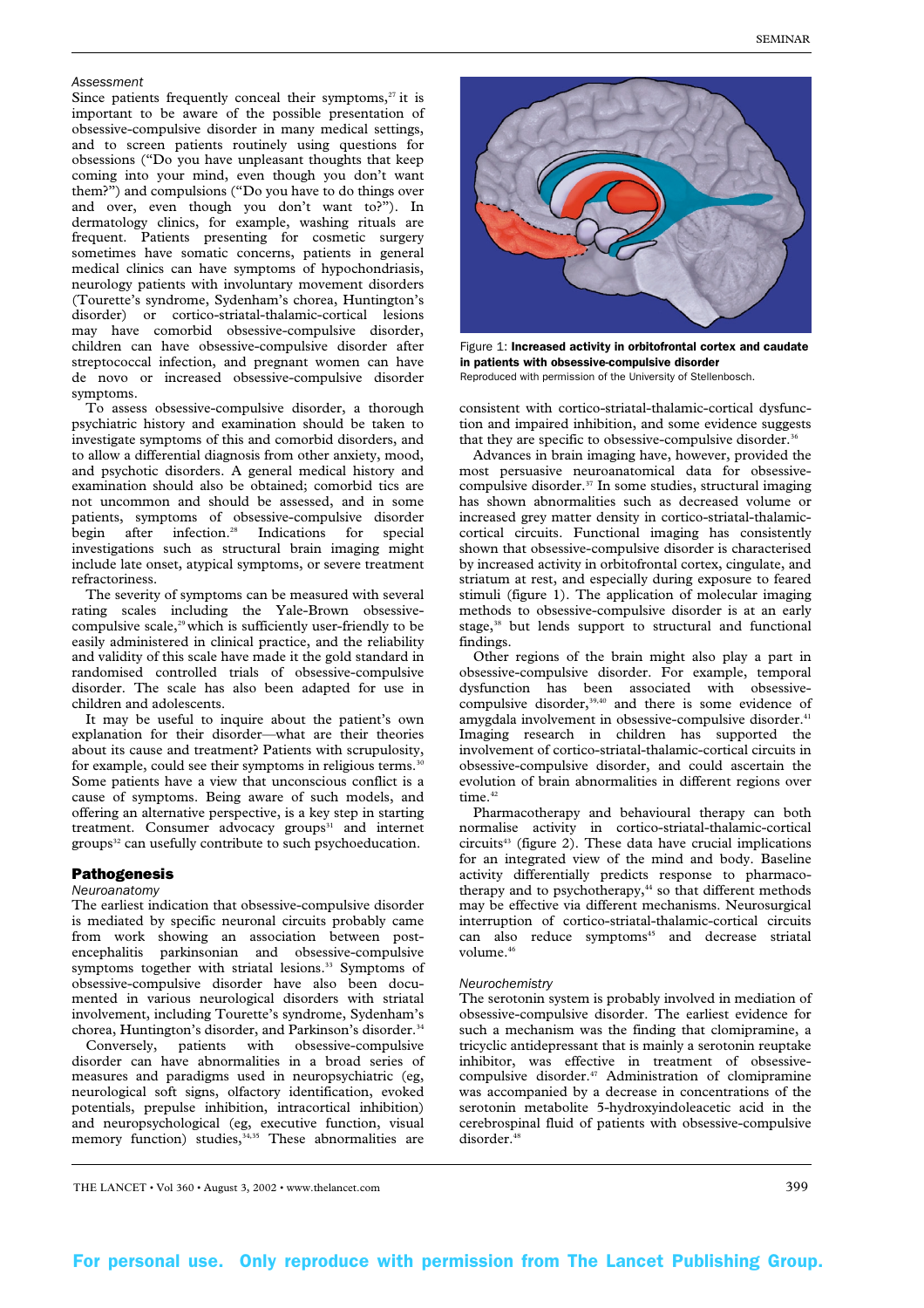

Figure 2: Normalisation of cortico-striatal-thalamic-cortical circuits by either pharmacotherapy or psychotherapy in obsessive-compulsive disorder

Yellow lines are the serotonergic neurons originating in the raphe, and projecting widely to cortico-striatal-thalamic-cortical circuits and other regions. Reproduced with permission of the University of Stellenbosch.

Results of studies<sup>49</sup> of static measures of serotonergic function in obsessive-compulsive disorder have, however, been inconsistent, and other work has focused on more informative dynamic measures. Thus, for example, administration of the serotonin (5-HT) agonist<br>m-chlorophenylpiperazine (mCPP) has been m-chlorophenylpiperazine (mCPP) has been accompanied by exacerbation of obsessive-compulsive disorder symptoms and a blunted neuroendocrine response. After treatment with a serotonin reuptake inhibitor, behavioural and neuroendocrine responses to mCPP seem to be normal.

This work leads to questions about the role of specific 5-HT subreceptors in obsessive-compulsive disorder. Effects of mCPP on the postsynaptic 5-HT<sub>2C</sub> receptor, for example, may be especially relevant.50,51 Preclinical and clinical data also suggest that the  $5-HT_{1D}$  terminal autoreceptor plays an important part; desensitisation of this receptor in the orbitofrontal cortex needs high duration and high dose administration of serotonin reuptake inhibitors.<sup>52</sup> Preliminary challenge,<sup>53</sup> pharmacological,<sup>54</sup> genetic,<sup>55</sup> and imaging<sup>56</sup> data lend support to a role for  $5-\text{HT}_{1D}$  in obsessive-compulsive disorder.

Although work on the role of the serotonin system in mediation of obsessive-compulsive disorder is important, to date no specific abnormality in the serotonin system has been identified as a cause. Indeed, many other systems, including glutamate neurotransmission,<sup>57</sup> some neuropeptides,<sup>58</sup> and gonadal steroids<sup>22,59</sup> also play a part. Ultimately, the role of second and third messenger pathways in obsessive-compulsive disorder will need to be delineated.<sup>60-62</sup>

One cortico-striatal-thalamic-cortical neurotransmitter system that could be especially important in mediation of obsessive-compulsive disorder in some patients is dopamine.63 In preclinical studies, administration of dopamine agonists leads to stereotypic behaviour, whereas in human beings, such agents can exacerbate symptoms and tics of obsessive-compulsive disorder. Conversely, dopamine blockers are used in treatment of Tourette's syndrome, one of the spectrum of obsessivecompulsive disorders. Furthermore, augmentation of serotonin reuptake inhibitors with such agents can be useful in treatment-refractory obsessive-compulsive disorder.

#### *Neurogenetics4*

Early work suggesting that obsessive-compulsive disorder has a familial component has been confirmed by more recent rigorous studies<sup>64</sup> in which investigators used structured diagnostic interviews of probands and controls. Also, results of some studies<sup>65</sup> have shown a genetic relation between obsessive-compulsive disorder and Tourette's. Patients with symptoms of obsessivecompulsive disorder but a family history of Tourette's can have neurobiological dysfunction more similar to Tourette's than to primary obsessive-compulsive disorder.<sup>66</sup>

Attention has begun to focus on the possibility that functional genetic polymorphisms have a role in the pathogenesis of obsessive-compulsive disorder.<sup>67</sup> Early work suggested a sexually dimorphic association with low activity in catechol-O-methyltransferase (COMT) alleles, but subsequent reports have been inconsistent.<sup>68</sup> Another sexually dimorphic association, with an allele of the monoamine oxidase-A (*MAO-A*) gene, also deserve further investigation.

Work on polymorphisms of serotonin system genes such as the serotonin transporter has also been published, but to date has not proved consistent.<sup>69</sup> Early data for the 5-HT $_{1D}$  polymorphism<sup>55</sup> is especially interesting in view of other evidence that the terminal autoreceptor has an important role in mediation of obsessive-compulsive disorder, but remains to be replicated.

Recent work has also focused on dopaminergic polymorphisms, indicating that alleles were distributed differently in patients with obsessive-compulsive disorder with and without tics.<sup>70</sup> Such work could ultimately provide the basis for a rational approach to delineation of the heterogeneity of obsessive-compulsive disorder, including differences in characteristics of the disease and treatment response.

#### *Neuroimmunology*

Early reports of an association between obsessivecompulsive disorder and Sydenham's chorea were confirmed in a systematic investigation, $71$  leading to consideration of whether some cases of obsessivecompulsive disorder resulted from autoimmune processes that disrupted cortico-striatal-thalamic-cortical circuits. Indeed, the term autoimmune neuropsychiatric disorder associated with streptococcal infections, or PANDAS, has been coined to describe children who have acute onset of obsessive-compulsive disorder symptoms with or without tics after streptococcal infection.28

This contribution was followed by a series of studies $72$ exploring various aspects of an autoimmune hypothesis of obsessive-compulsive disorder. Patients with PANDAS, for example, have abnormal striatal volume on brain imaging. Furthermore, their obsessivecompulsive disorder and tic symptoms respond to immunomodulatory interventions such as plasma exchange and intravenous immunoglobulin. Long-term follow-up showed continued improvement of symptoms for most patients, especially when antibiotic prophylaxis had been effective in prevention of recurrent streptococcal infections.

A next step in work on the autoimmune hypothesis of obsessive-compulsive disorder is to establish the precise immunological mechanisms. In some studies,<sup>73</sup> expression of D8/17, a B lymphocyte antigen and marker of susceptibility to development of sequelae after streptococcal infection, was increased in patients with obsessive-compulsive disorder. Furthermore, some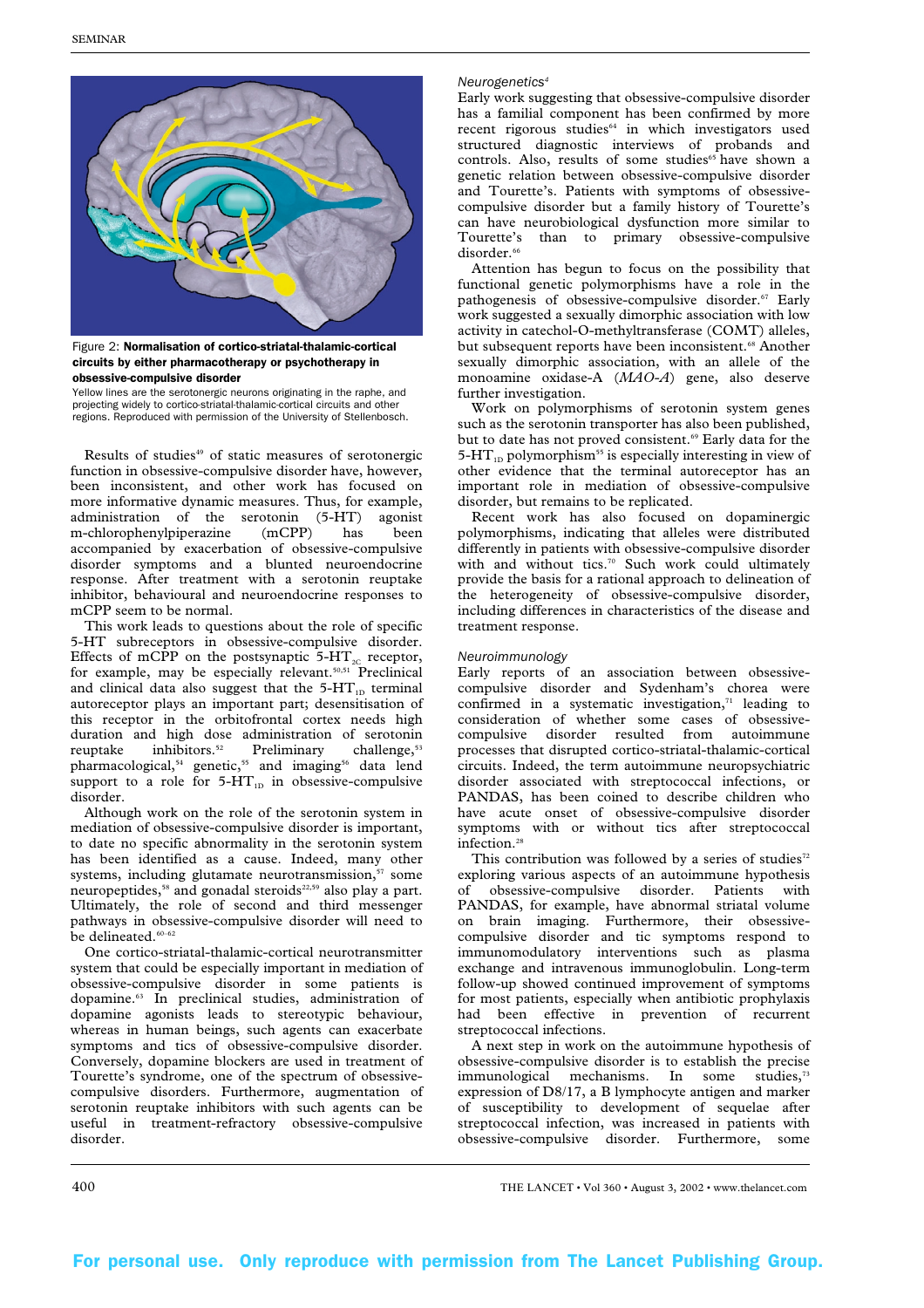investigators<sup>74</sup> have shown evidence of several immune dysfunctions in obsessive-compulsive disorder, including abnormal autoantibodies.

The putative association between immune dysfunctions and obsessive-compulsive disorder needs further study to determine its specificity (versus other disorders),<sup>75</sup> its frequency (compared with other possible striatal insults), and its relation to other psychobiological factors (such as genetic variables).<sup>76</sup> Nevertheless, such work has already strengthened the present view of obsessive-compulsive disorder as a neuropsychiatric disorder, and could ultimately lead to identification of atrisk children and of new treatments.

## *Neuroethology*

Development of animal models that can be used to help search for new pharmacotherapeutic agents for obsessivecompulsive disorder remains an important goal for the future. In the interim, however, many investigators have suggested that symptoms of obsessive-compulsive disorder are redolent of animal stereotypies (repetitive non-functional motor behaviour), that the striatum is a repository for patterned motor sequences, and that the neurochemistry mediating stereotypies overlaps with that of obsessive-compulsive disorder.77

An intriguing set of animal models is that found in veterinary behavioural practice.78 Acral lick dermatitis in dogs, for example, is characterised by repetitive licking of the paws that is reminiscent of some cases of obsessivecompulsive disorder in which the hands are licked rather than washed. The disorder is more common in some canine families than others, and its pharmacotherapy response profile is very similar to that of obsessivecompulsive disorder.79

Other findings<sup>77</sup> suggest a role for environmental factors in promotion of stereotypies. Stereotypic behaviour can, for example, be induced by confinement or by emotional deprivation. Interestingly, primates raised under conditions of deprivation have abnormalities in striatal architecture.<sup>80</sup> The selective serotonin reuptake inhibitor fluoxetine is more effective than placebo in the pharmacotherapy of stereotypies in primates who are emotionally deprived.<sup>81</sup>

Indeed, an ethological perspective (one that is affected by studies of animal behaviour) has generated several hypotheses about obsessive-compulsive disorder. Although speculative, these hypotheses are valuable in that they help to supplement work on the proximate mechanisms of obsessive-compulsive disorder, with ideas about its evolutionary underpinnings. One thoughtprovoking set of research has focused on disgust;<sup>82</sup> fear and disgust are mediated by different pathways although the amygdala is crucial in mediation of fear in many anxiety disorders, cortico-striatal-thalamic-cortical and other circuits could be responsible for impairments in disgust processing in obsessive-compulsive disorder.

#### *Integration*

Much evidence emphasises the role of cortico-striatalthalamic-cortical circuits in mediation of obsessivecompulsive disorder. Further work is, however, needed to establish the exact origins and nature of such dysfunction; such research needs to incorporate a broad range of data, including neuroanatomical, neurochemical, neurogenetic, neuroimmunological, and neuroethological variables. Until then, attempts can be made to integrate what is known about the role of cortico-striatal-thalamic-cortical circuits in general with an understanding of obsessive-compulsive disorder.

An early neuroanatomical hypothesis, for example, was that caudate abnormalities were associated with cognitive symptoms (such as are apparent in obsessive-compulsive disorder), whereas putamen dysfunction led to sensorimotor symptoms (such as the tics of Tourette's).<sup>37</sup> However, results of imaging studies $42$  suggest that many cortico-striatal-thalamic-cortical circuits are involved in obsessive-compulsive disorder. Possibly, specific projection fields or cell types are involved in specific kinds of symptoms.

Certainly, cortico-striatal-thalamic-cortical circuits have a role in mediation of development, maintenance, and selection of procedural strategies.<sup>83,84</sup> Ventral corticostriatal-thalamic-cortical circuits have a central role in recognition of stimuli that are behaviourally significant (and in error detection) and in regulation of autonomic and goal-directed responses (including response inhibition and suppression of negative emotion), $37,85,86$  and might therefore be especially important in obsessivecompulsive disorder.

Perhaps obsessive-compulsive disorder results from an inability to inhibit procedural strategies mediated by cortico-striatal-thalamic-cortical circuits from intruding into consciousness. Such a view is consistent with three observations. First, the limited number of symptom themes in obsessive-compulsive disorder and their apparent evolutionary importance. Second, dysfunction of cortico-striatal-thalamic-cortical circuits in obsessivecompulsive disorder, with activation of temporal rather than striatal regions during implicit cognition. $\frac{1}{87}$  And third, the role of the serotonin system in cortico-striatalthalamic-cortical circuits, since the serotonin system is thought to play an important part in mediation of inhibitory processes.

#### Pharmacotherapy

Introduction of selective serotonin reuptake inhibitors provided the potential for agents that are not only effective for obsessive-compulsive disorder, but that also have a better safety and tolerability profile than does clomipramine. Indeed, all available serotonin selective reuptake inhibitors are effective and well tolerated in randomised controlled studies of obsessive-compulsive disorder,<sup>88</sup> and several are also effective in obsessivecompulsive disorder in children.<sup>89</sup> By contrast, despite occasional positive trials, agents from other drug classes (monoamine oxidase inhibitors, benzodiazepines, dopamine blockers) have not consistently been effective in monotherapy of obsessive-compulsive disorder.

Results of meta-analyses $90,91$  of obsessive-compulsive disorder trials suggest that less selective agents such as clomipramine have a greater effect size than do more selective agents. However, the methods of these metaanalyses had many limitations, and, to date results of all head-to-head studies have suggested equivalence in efficacy and tolerability of serotonin reuptake inhibitors in obsessive-compulsive disorder.88 Some agents with substantial serotonin reuptake inhibition (eg, venlafaxine), might also be effective in obsessive-compulsive disorder, but have not yet been rigorously studied. Inositol, an agent that acts directly at a second messenger level, has been used mainly in research settings.

Few investigators have done fixed-dose studies of serotonin reuptake inhibitors in obsessive-compulsive disorder, and these have not always yielded similar conclusions. Nevertheless, a general impression, supported by clinical consensus, $92,93$  is that a serotonin reuptake inhibitor trial of long duration (10–12 weeks) and high dose (increasing gradually, at 2–4 weekly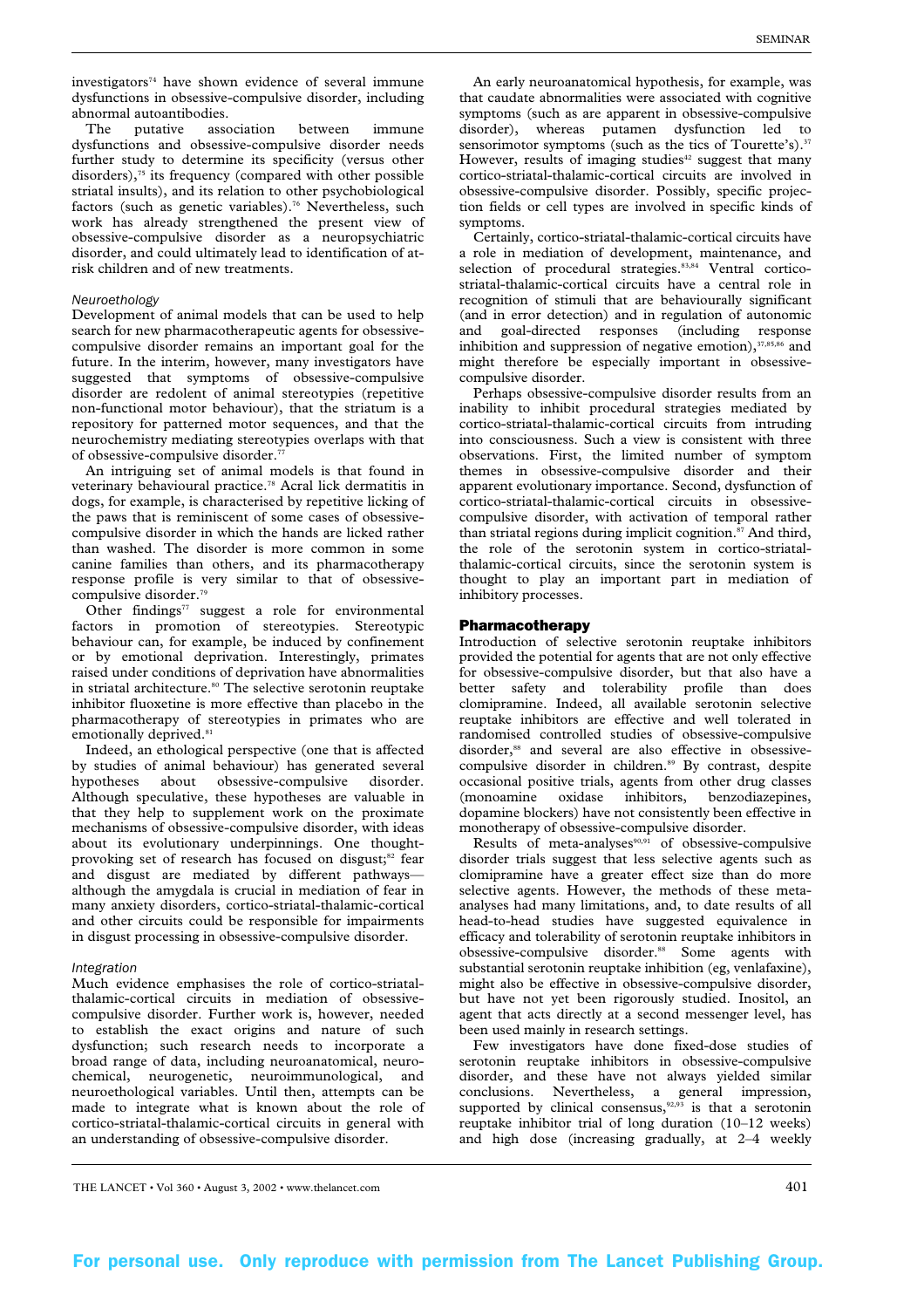#### Panel 3: Recommended dose ranges of serotonin selective reuptake inhibitors for obsessivecompulsive disorders

| <b>Drug</b> | Dose range     |
|-------------|----------------|
| Citalopram  | $20-60$ mg/day |
| Fluoxetine  | $20-60$ mg/day |
| Fluvoxamine | 50-300 mg/day  |
| Paroxetine  | $20-50$ mg/day |
| Sertraline  | 50-200 mg/day  |

intervals, to maximum recommended dose) should be prescribed (panel 3). Early side-effects might even be positive predictors of response.<sup>94</sup> However, several negative predictors have been described, including hoarding symptoms, comorbid tics, and schizotypal personality disorder—consistent with evidence that the dopamine system is important in their mediation.

Although response to treatment does not necessarily imply remission of symptoms,<sup>95</sup> it could be associated with a large improvement in quality of life. After poor response to an adequate trial, options include changing to a different serotonin reuptake inhibitor (a usual first step) or augmentation (most relevant when there is part response). The best evidence for augmentation of serotonin reuptake inhibitors is for low doses of dopamine blockers; earlier work was undertaken with traditional neuroleptics<sup>96</sup> and more recent work has confirmed the value of better tolerated new generation antipsychotic agents $97$  in adults.

Combinations of antidepressants have been useful in some studies of adults (controlled) and children (uncontrolled). Various augmenting agents from other classes (eg, lithium, buspirone, pindolol, inositol) have also been assessed in controlled trials of adult obsessivecompulsive disorder, but to date, findings have been negative or inconsistent. In patients resistant to treatment, several monotherapy and augmentation approaches can be considered, but to date perhaps most data support use of intravenous clomipramine in adults.<sup>98</sup>

Pharmacotherapy in obsessive-compulsive disorder should be maintained for at least a year.<sup>92</sup> The possibility that some patients maintain responses at a lower dose must be weighed against the possibility that reinstatement of treatment after relapse can be associated with a poorer response.99 Once the decision is made to discontinue the drugs, it would seem reasonable to do this gradually (eg, decreasing dose by 25% every few months).

## Psychotherapy

Psychoanalytical treatment for obsessive-compulsive neurosis was suggested by Freud,<sup>3</sup> and for a long time was thought to be an effective approach to management. However, despite the contribution of investigators in delineation of the characteristics and psychology of obsessive-compulsive disorder, at present, insufficient data support use of psychoanalytical treatment.

Behavioural therapy was the first psychotherapy for which careful empirical support was obtained,<sup>100</sup> and is useful in obsessive-compulsive disorder in adults and children. An important component of behavioural therapy is exposure to the feared stimuli. The precise way in which exposure results in normalisation of corticostriatal-thalamic-cortical circuitry remains, however, to be fully understood.

Cognitive interventions might also have a role in treatment of obsessive-compulsive disorder.<sup>101</sup> Consensus ratings suggested that several belief domains are important in obsessive-compulsive disorder, including inflated responsibility; overimportance of thoughts; excessive concern about the importance of controlling thoughts; and overestimation of threat.102 Cognitive approaches are as effective as exposure procedures.103

In practice, a cognitive-behavioural approach is often used, administered individually or in groups,<sup>104</sup> with the contexts ranging from self-help computer instruction through to treatment in an intensive care unit.<sup>105</sup> Because symptoms of obsessive-compulsive disorder can greatly affect the patient's family, assessment of such an effect and inclusion of the patient's partner or family in development of a treatment strategy would seem appropriate in some cases.106

Unfortunately, few investigators have assessed how best to sequence or combine pharmacotherapy and psychotherapy for obsessive-compulsive disorder. Nevertheless, from a theoretical viewpoint, integration of different approaches could be useful.<sup>107</sup> In clinical practice, it would seem sensible to encourage patients who are on drugs to also understand and adhere to the principles of cognitive-behavioural therapy, and the results of several studies lend support to this idea.108,109

## The spectrum of obsessive-compulsive disorders

Disorders that overlap with obsessive-compulsive disorder are postulated to lie on an obsessive-compulsive disorder spectrum of conditions. Several different approaches to such a spectrum have been formulated.<sup>110</sup> Freud postulated that there was a spectrum from obsessive-compulsive personality to obsessive-compulsive neurosis to psychosis. Although this idea is no longer popular, there is still an interest in patients with obsessive-compulsive disorder and poor insight, and in psychotic patients with comorbid obsessive-compulsive disorder.<sup>111,112</sup>

More recently, attempts to characterise the obsessivecompulsive disorder spectrum have emphasised neurobiological findings, including neurogenetic approaches<sup>113</sup> in which obsessive-compulsive disorder might be related to Tourette's, pharmacotherapeutic dissection approaches that emphasise the range of disorders that respond selectively to serotonin reuptake inhibitors,<sup>114</sup> and neuroanatomical approaches that postulate a spectrum of striatal disorders.<sup>115</sup>

Another approach has been to highlight the distinction between compulsive and impulsive disorders. Compulsive disorders such as body dysmorphic disorder are characterised by exaggerated harm concerns, impulsive disorders involve underestimation of risk, and some disorders such as Tourette's have both compulsive and impulsive features. Such a contrast is clearly overly simplistic, but could have some heuristic value (for example, compulsive disorders have features of increased frontal and serotonergic activity, whereas impulsive disorders have features of decreased frontal and serotonergic function).<sup>116</sup>

Part of the value of delineating a putative spectrum of obsessive-compulsive disorders, is that assessment and treatment of some disorders closely follows that of obsessive-compulsive disorder. Body dysmorphic disorder, for example, has many features in common with obsessive-compulsive disorder, and responds to both serotonin reuptake inhibitors and cognitive-behaviour treatment.117 Furthermore, obsessive-compulsive or stereotypic symptoms in various disorders can also respond to serotonin reuptake inhibitors.<sup>118</sup> However, disorders that lie at the more impulsive end of the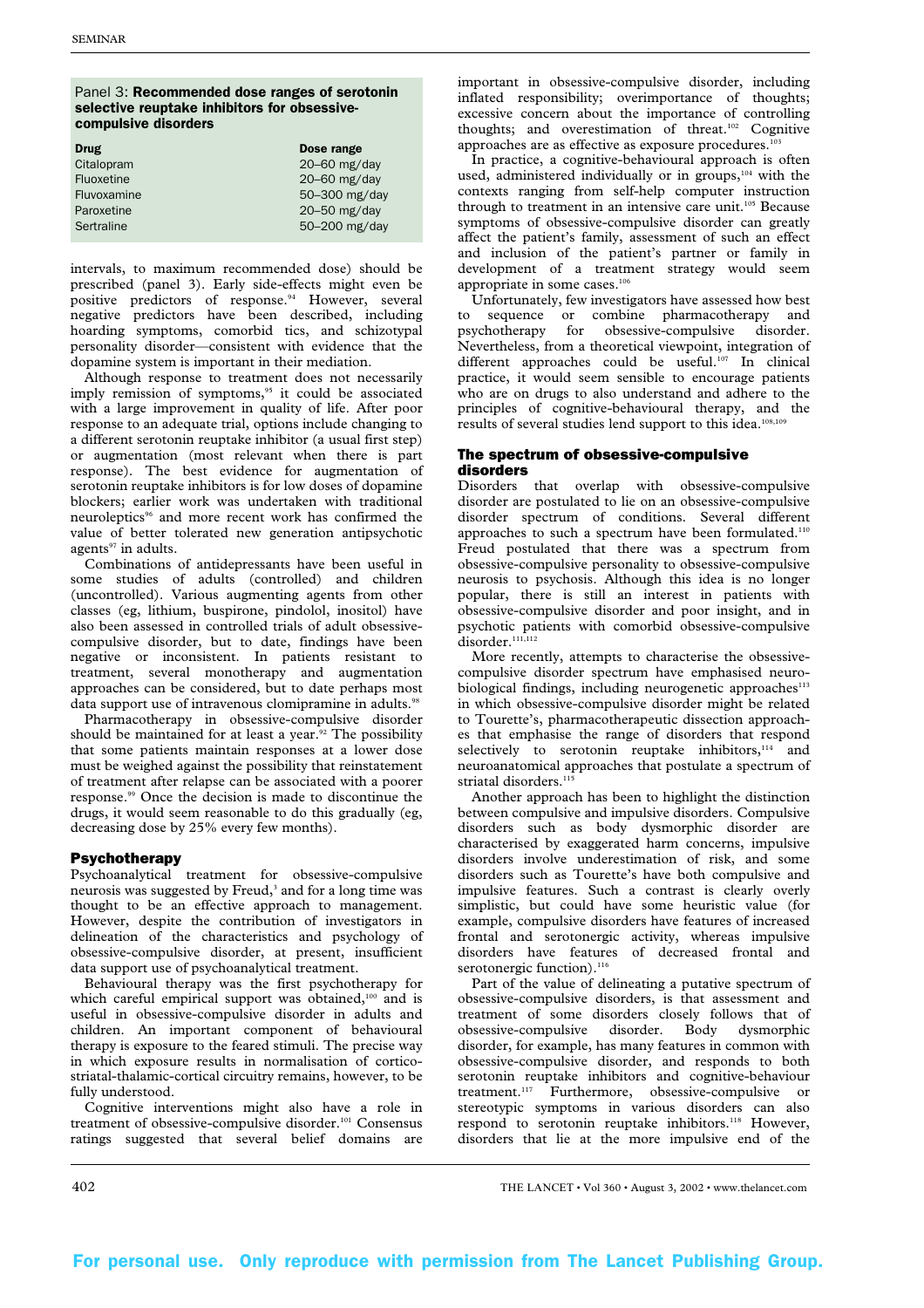obsessive-compulsive disorder spectrum may need different forms of pharmacotherapy and psychotherapy than those used for obsessive-compulsive disorder.

#### Recommendation

Although many advances have already been made in treatment of obsessive-compulsive disorder, in the future a better understanding of the pathogenesis of obsessivecompulsive disorder will hopefully lead to further expansion of the present range of treatments, including innovations in psychopharmacology, psychotherapy, and other modalities of intervention.<sup>119,12</sup>

#### *Conflict of interest statement*

D Stein is supported by the Medical Research Council (MRC) of South Africa. The MRC Unit on Anxiety Disorders has received funding from each of the pharmaceutical companies with an interest in psychiatry in South Africa, including larger research grants from AstraZeneca and GlaxoSmithKline. D Stein has served as a consultant or speaker for Eli-Lilly, Glaxosmithkline, Lundbeck, Orion, Solvay, Pharmacia, Pfizer, Roche, and Wyeth.

#### References

- Weissman MM, Bland RC, Canino GJ, et al. The cross national epidemiology of obsessive compulsive disorder. *J Clin Psychiatry* 1994; **55** (suppl)**:** 5–10.
- 2 Murray CJL, Lopez AD. Global burden of disease: a comprehensive assessment of mortality and morbidity from diseases, injuries and risk factors in 1990 and projected to 2020. vol I. Harvard: WHO, 1996.
- 3 Stein D J, Stone MH. Essential papers on obsessive-compulsive disorders. New York: New York University Press, 1997.
- 4 American Psychiatric Association. Diagnostic and statistical manual of mental disorders, 4th edn. Washington, USA: American Psychiatric Press, 1994.
- 5 Leckman JF, Zhang H, Alsobrook JP, Pauls DL. Symptom dimensions in obsessive-compulsive disorder: toward quantitative phenotypes. *Am J Med Genet* 2001; **105:** 28–30.
- 6 Stein DJ, Fineberg N, Harvey B. Unusual symptoms of OCD. In: Fineberg N, Marazziti D, Stein DJ, eds. Obsessive compulsive disorder: a practical guide London: Martin Dunitz, 2001: 37–50.
- 7 Stein DJ, Rapoport JL. Cross-cultural studies and obsessivecompulsive disorder. *CNS Spectrums* 1996; **1:** 42–46.
- 8 Swedo S, Schapiro MG, Grady CL, et al. Cerebral glucose metabolism in childhood onset obsessive-compulsive disorder. *Arch Gen Psychiatry* 1989; **46:** 518–23.
- 9 Miguel EC, do Rosario-Campos MC, Shavitt RG, Hounie AG, Mercadante MT. The tic-related obsessive-compulsive disorder phenotype and treatment implications. *Adv Neurol* 2001; **85:** 43–55.
- 10 Ames D, Cummings JL, Wirshing WC, Quinn B, Mahler M. Repetitive and compulsive behavior in frontal lobe degenerations. *J Neuropsychiatry Clin Neurosci* 1994; **6:** 100–13.
- Lawrence RM. Is the finding of obsessional behaviour relevant to the differental diagnosis of vascular dementia of the Binswanger type? *Behav Neurol* 2001; **12:** 149–54.
- 12 Veale D. Classification and treatment of obsessional slowness. *Br J Psychiatry* 1993; **162:** 198–203.
- Spitzer RL, Wakefield JC. DSM-IV diagnostic criterion for clinical significance: does it help solve the false positive problem? *Am J Psychiatry* 1999; **156:** 1856–64.
- Stein DJ, Allen A, Bobes J, et al. Quality of life in obsessivecompulsive disorder. *CNS Spectrums* 2000; **5** (suppl)**:** 37–39.
- 15 Hollander E. Obsessive-compulsive related disorders. Washington, USA: American Psychiatric Press, 1993.
- 16 Karno M, Goldin JM, Sorenson SB, et al. The epidemiology of obsessive compulsive disorder in five US communities. *Arch Gen Psych* 1988; **45:** 1094–99.
- Nelson E, Rice J. Stability of diagnosis of obsessive-compulsive disorder in the Epidemiologic Catchment Area study. *Am J Psychiatry* 1997; **154:** 826–31.
- 18 Bebbington PE. Epidemiology of obsessive-compulsive disorder. *Br J Psychiatry* 1998; **35** (suppl)**:** 2–6.
- 19 Zohar AH. The epidemiology of obsessive-compulsive disorder in children and adolescents. *Child Adolesc Psychiatr Clin N Am* 1999; **8:** 445–60.
- 20 Eichstedt JA, Arnold SL. Childhood-onset obsessive-compulsive disorder: a tic-related subtype of OCD? *Clin Psychol Rev* 2001; **21:** 137–57.
- 21 Geller PA, Klier CM, Neugebauer R. Anxiety disorders following miscarriage. *J Clin Psychiatry* 2001; **62:** 432–38.
- 22 Williams KE, Koran LM. Obsessive-compulsive disorder in pregnancy, the puerperium, and the premenstruum. *J Clin Psychiatry* 1997; **58:** 330–34.
- 23 Hollander E, Greenwald S, Neville D, Johnson J, Hornig CD, Weissman MM. Uncomplicated and comorbid obsessive-compulsive disorder in an epidemiologic sample. *Depress Anxiety* 1997; **4:** 111–19.
- 24 Skoog G, Skoog I. A 40-year follow-up of patients with obsessivecompulsive disorder. *Arch Gen Psychiatry* 1999; **56:** 121–27. 25 Dupont RL, Rice DP, Shiraki S, et al. Economic costs of obsessive-
- compulsive disorder. *Med Interface* 1995; **8:** 102–09.
- 26 Hollander E, Stein DJ, Broatch J, Himelein C, Rowland C. A pharmacoeconomic and quality of life study of obsessive-compulsive disorder. *CNS Spectrums* 1997; **2:** 16–25.
- 27 Newth S, Rachman S. The concealment of obsessions. *Behav Res Ther* 2001; **39:** 457–64.
- 28 Swedo SE, Leonard HL, Garvey M, et al. Pediatric autoimmune neuropsychiatric disorders associated with streptococcal infections: clinical description of the first 50 cases. *Am J Psychiatry* 1998; **155:** 264–71.
- 29 Goodman WK, Price LH, Rasmussen SA, et al. The Yale–Brown obsessive compulsive scale. I: development, use, and reliability. *Arch Gen Psychiatry* 1989; **46:** 1006–11.
- 30 Ciarrocchi JW. The doubting disease: help for scrupulosity and religious compulsions. New Jersey, USA: Paulist Press, 1995.
- 31 Stein DJ, Wessels C, Zungu-Dirwayi N, Berk M, Wilson Z. Value and effectiveness of consumer advocacy groups: a survey of the anxiety disorders support group in South Africa. *Depress Anxiety* 2001; **13:** 105–07.
- 32 Stein DJ. Psychiatry on the internet: survey of an obsessive-compulsive disorder mailing list. *Psychiatric Bulletin* 1997; **21:** 95–98.
- 33 Cheyette SR, Cummings JL. Encephalitis lethargica: lessons for contemporary neuropsychiatry. *J Neuropsych Clin Neurosci* 1995; **7:** 125–35.
- 34 Stein, D J, Hollander, E, and Cohen, L. Neuropsychiatry of obsessivecompulsive disorder. In: Hollander E, Zohar J, Marazziti D, Olivier B, eds. Current insights in obsessive-compulsive disorder. Chicester, UK: Wiley, 1994.
- 35 Purcell R, Maruff P, Kyrios M, Pantelis C. Cognitive deficits in obsessive-compulsive disorder on tests of frontal-striatal function. *Biol Psychiatry* 1998; **43:** 348–57
- 36 Purcell R, Maruff P, Kyrios M, Pantelis C. Neuropsychological deficits in obsessive-compulsive disorder: a comparison with unipolar depression, panic disorder, and normal controls. *Arch Gen Psychiatry* 1998; **55:** 415–23.
- 37 Rauch SL, Baxter LR Jr. Neuroimaging in obsessive-compulsive disorder and related disorders. In: Jenicke MA, Baer L, Minichiello WE, eds. Obsessive-compulsive disorders: practical management, 3rd edn. St Louis, MI, USA: Mosby, 1998.
- 38 Rosenberg DR, MacMillan SN, Moore GJ. Brain anatomy and chemistry may predict treatment response in paediatric obsessivecompulsive disorder. *Int J Neuropsychopharmacol* 2001; **4:** 179–90.
- 39 Hugo F, van Heerden B, Zungu-Dirwayi N, Stein DJ. Functional brain imaging in obsessive-compulsive disorder secondary to neurological lesions. *Depress Anxiety* 1999; **10:** 129–36.
- 40 Zungu-Dirwayi N, Hugo F, van Heerden BB, Stein DJ. Are musical obsessions a temporal lobe phenomenon? *J Neuropsychiatry Clin Neurosci* 1999; **11:** 398–400.
- 41 Szeszko PR, Robinson D, Alvir JMJ, et al. Orbital frontal and amygdala volume reductions in obsessive-compulsive disorder. *Arch Gen Psychiatry* 1999; **56:** 913–19.
- 42 Rosenberg DR, Keshavan MS. Toward a neurodevelopmental model of obsessive-compulsive disorder. *Biol Psychiatry* 1998; **43:** 623–40.
- 43 Baxter LR, Schwartz JM, Bergman KS, et al. Caudate glucose metabolic rate changes with both drug and behavior therapy for OCD. *Arch Gen Psychiatry* 1992; **49:** 681–89.
- 44 Brody AL, Saxena S, Schwartz JM, et al. FDG-PET predictors of response to behavioral therapy and pharmacotherapy in obsessive compulsive disorder. *Psychiatry Res* 1998; **84:** 1–6.
- 45 Jenike MA. Neurosurgical treatment of obsessive-compulsive disorder. *Br J Psychiatry* 1998; **35** (suppl)**:** 79–90.
- 46 Rauch SL, Kim H, Makris N, et al. Volume reduction in the caudate nucleus following stereotactic placement of lesions in the anterior cingulate cortex in humans: a morphometric magnetic resonance imaging study. *J Neurosurg* 2000; **93:** 1019–25.
- 47 Fernandez-Cordoba E, Lopez-Ibor Alino J. La monoclorimipramina en enfermos psiquiatricos resistentes a otros tratamientos. *Acta Luso-Esp Neurol Psiquiatr Ciene Afines* 1967; **26:** 119–47.
- 48 Thoren P, Asberg M, Bertilsson L. Clomipramine treatment of obsessive-compulsive disorder. II: biochemical aspects. *Arch Gen Psychiatry* 1980; **37:** 1289–94.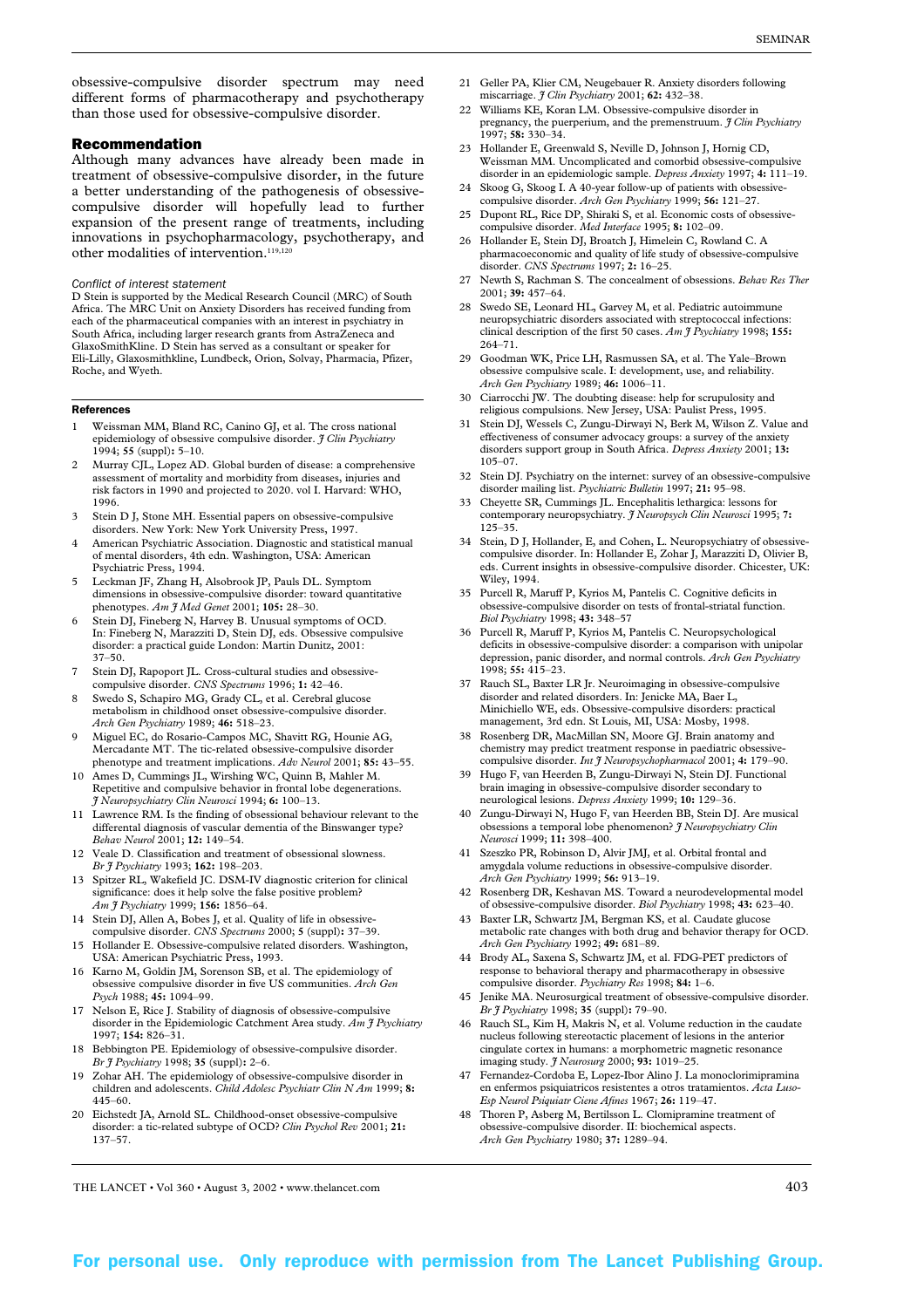- 49 Baumgarten HG, Grozdanovic Z. Role of serotonin in obsessivecompulsive disorder. *Br J Psychiatry* 1998; **35** (suppl)**:** 13–20.
- 50 Delgado PL, Moreno FA. Hallucinogens, serotonin and obsessivecompulsive disorder. *J Psychoactive Drugs* 1998; **30:** 359–66.
- 51 Bergqvist PB, Dong J, Blier P. Effect of atypical antipsychotic drugs on 5-HT2 receptors in the rat orbito-frontal cortex: an in vivo electrophysiological study. *Psychopharmacology* 1999; **143:** 89–96.
- 52 El Mansari M, Bouchard C, Blier P. Alteration of serotonin release in the guinea pig orbito-frontal cortex by selective serotonin reuptake inhibitors. *Neuropsychopharm* 1995; **13:** 117–27.
- 53 Koran LM, Pallanti S, Quercioli L. Sumatriptan, 5-HT(1D) receptors and obsessive-compulsive disorder. *Eur Neuropsychopharmacol* 2001; **11:** 169–72.
- 54 Stern L, Zohar J, Cohen R, Sasson Y. Treatment of severe, drug resistant obsessive compulsive disorder with the 5HT1D agonist sumatriptan. *Eur Neuropsychopharmacol* 1998; **8:** 325–28.
- 55 Mundo E, Richter MA, Sam F, Macciardi F, Kennedy JL. Is the 5-HT(1Dbeta) receptor gene implicated in the pathogenesis of obsessive-compulsive disorder? *Am J Psychiatry* 2000; **157:** 1160–61.
- 56 Stein DJ, van Heerden B, Wessels CJ, van Kradenberg J, Warwick J, Wasserman HJ. Single photon emission computed tomography of the brain with tc-99m HMPAO during sumatriptan challenge in obsessive-compulsive disorder: investigating the functional role of the serotonin auto-receptor. *Prog Neuropsychopharm Biol Psychiatr* 1999; **23:** 1079–99.
- Carlsson ML. On the role of prefrontal cortex glutamate for the antithetical phenomenology of obsessive compulsive disorder and attention deficit hyperactivity disorder. *Prog Neuropsychopharmacol Biol Psychiatry* 2001; **25:** 5–26.
- 58 McDougle CJ, Barr LC, Goodman WK, Price LH. Possible role of neuropeptides in obsessive compulsive disorder. *Psychoneuroendocrinology* 1999; **24:** 1–24.
- Lochner C, Stein DJ. Gender in obsessive-compulsive disorder and obsessive-compulsive spectrum disorders. *Arch Women's Mental Health* 2001; **4:** 19–26.
- 60 Marazziti D, Masala I, Rossi A, et al. Increased inhibitory activity of protein kinase C on the serotonin transporter in OCD. *Neuropsychobiology* 2000; **41:** 171–77.
- 61 Perez J, Tardito D, Ravizza L, Racagni G, Mori S, Maina G. Altered cAMP-dependent protein kinase A in platelets of patients with obsessive-compulsive disorder. *Am J Psychiatry* 2000; **157:** 284–86.
- 62 Harvey B, Brand A, Seedat S, Stein DJ. Molecular action for inositol in obsessive-compulsive disorder. *Prog Neuropsychopharmacol Biol Psychiatry* 2001.
- 63 Goodman WK, McDougle CJ, Lawrence LP. Beyond the serotonin hypothesis: a role for dopamine in some forms of obsessivecompulsive disorder. *J Clin Psychiatry* 1990; **51** (suppl)**:** 36–43.
- 64 Hettema JM, Neale MC, Kendler KS. A review and meta-analysis of the genetic epidemiology of anxiety disorders. *Am J Psychiatry* 2001; **158:** 1568–78.
- 65 Pauls DL, Alsobrook JP. The inheritance of obsessive-compulsive disorder. *Child Adolesc Psychiatr Clin N Am* 1999; **8:** 481–96.
- 66 Moriarty J, Eapen V, Costa DC, et al. HMPAO SPET does not distinguish obsessive-compulsive and tic syndromes in families multiply affected with Gilles de la Tourette's syndrome. *Psychol Med* 1997; **27:** 737–40.
- 67 Pato MT, Schindler KM, Pato CN. The genetics of obsessivecompulsive disorder. *Curr Psychiatry Rep* 2001; **3:** 163–68.
- 68 Niehaus DJH, Kinnear CJ, Corfield VA, et al. Association between a catechol-o-methyltransferase polymorphism and obsessive-compulsive disorder in the Afrikaaner population. *J Affect Disord* 2001; **65:** 61–65.
- Kinnear CJ, Niehaus DJH, Moolman-Smook JC, et al. Obsessivecompulsive disorder and the promoter region polymorphism (5-HTTLPR) in the serotonin transporter gene (SLC6A4): a negative association study in the Afrikaner population. *Int J Neuropsychopharm* 2000; **3:** 327–31.
- 70 Nicolini H, Cruz C, Paez F, Camarena B. Dopamine D2 and D4 receptor genes distinguish the clinical presence of tics in obsessivecompulsive disorder. *Gac Med Mex* 1998; **134:** 521–27 (in Spanish).
- 71 Swedo SE, Rapoport JL, Cheslow DL, et al. High prevalence of obsessive-compulsive symptoms in patients with Sydenham's chorea. *Am J Psychiatry* 1989; **146:** 246–49.
- 72 Leonard HL, Swedo SE. Paediatric autoimmune neuropsychiatric disorders associated with streptococcal infection (PANDAS). *Int J Neuropsychopharmacol* 2001; **4:** 191–98.
- 73 Eisen JL, Leonard HL, Swedo SE, et al. The use of antibody D8/17 to identify B cells in adults with obsessive-compulsive disorder. *Psychiatry Res* 2001; **104:** 221–25.
- 74 Stein DJ, Goodman WK, Rauch SL. The cognitive-affective neuroscience of obsessive-compulsive disorder. *Curr Psychiatry Rep* 2000; **2:** 341–46.
- 75 Harel Z, Hallett J, Riggs S, Vaz R, Kiessling L. Antibodies against human putamen in adolescents with anorexia nervosa. *Int J Eat Disord* 2001; **29:** 463–69.
- 76 Lougee L, Perlmutter SJ, Nicolson R, Garvey MA, Swedo SE. Psychiatric disorders in first-degree relatives of children with pediatric autoimmune neuropsychiatric disorders associated with streptococcal infections (PANDAS). *J Am Acad Child Adolesc Psychiatry* 2000; **39:** 1120–26.
- 77 Ridley RM. The psychology of perseverative and stereotyped behavior. *Prog Neurobiol* 1994; **44:** 221–31.
- 78 Dodman NH, Moon-Fanelli A, Mertens PA, Pflueger S, Stein DJ. Animal models of obsessive-compulsive disorder. In: Hollander E, Stein DJ, eds. Obsessive-compulsive disorders: diagnosis, etiology, treatment. New York: Marcel Dekker, 1997.
- 79 Rapoport JL, Ryland DH, Kriete M. Drug treatment of canine acral lick. *Arch Gen Psychiatry* 1992; **48:** 517–21.
- 80 Martin LJ, Spicer DM, Lewis MH, Gluck JP, Cork LC. Social deprivation of infant monkeys alters the chemoarchitecture of the brain: I: subcortical regions. *J Neurosci* 1991; **11:** 3344–58.
- 81 Wessels CJ, Seier J, Mdhuli C, et al. Fluoxetine decreases stereotyped behaviour in primates. Presented at the 9th Biennual Meeting of the International Society for Comparative Psychology, Cape Town, Sept, 1998.
- 82 Stein DJ, Liu Y, Shapira NA, Goodman WK. The psychobiology of obsessive-compulsive disorder: how important is the role of disgust? *Curr Psychiatry Rep* 2001; **3:** 281–87.
- 83 Saint-Cyr JA, Taylor AE, Nicholson K. Behavior and the basal ganglia. In: Weiner WJ, Lang AE, eds. Behavioral Neurology of Movement Disorders. New York: Raven Press, 1995.
- 84 Graybiel AM. The basal ganglia and chunking of action repertoires. *Neurobiol Learn Mem* 1998; **70:** 119–36.
- 85 Zald DH, Kim SW. Anatomy and function of the orbital frontal cortex, I: anatomy, neurocircuitry, and obsessive-compulsive disorder. *J Neuropsych Clin Neurosci* 1996; **8:** 125–38.
- 86 Davidson RJ, Putnam KM, Larson CL. Dysfunction in the neural circuitry of emotion regulation—a possible prelude to violence. *Science* 2001; **289:** 591–94.
- 87 Rauch SL, Whalen PJ, Curran T, et al. Probing striato-thalamic function in obsessive-compulsive disorder and Tourette syndrome using neuroimaging methods. *Adv Neurol* 2001; **85:** 207–24.
- 88 Vythilingum B, Cartwright C, Hollander E. Pharmacotherapy of obsessive-compulsive disorder: experience with the selective serotonin reuptake inhibitors. *Int Clin Psychopharmacol* 2000; **15** (suppl)**:** 7–13.
- 89 Grados MA, Riddle MA. Pharmacological treatment of childhood obsessive-compulsive disorder: from theory to practice. *J Clin Child Psychol* 2001; **30:** 67–79.
- 90 Greist JH, Jefferson JW, Kobak KA, Katzelnick DJ, Serlin RC. Efficacy and tolerability of serotonin transport inhibitors in obsessivecompulsive disorder: a meta-analysis. *Arch Gen Psychiatry* 1995; **52:** 53–60.
- 91 Stein DJ, Spadaccini E, Hollander E. Meta-analysis of pharmacotherapy trials for obsessive compulsive disorder. *Int Clin Psychopharmacol* 1995; **10:** 11–18.
- 92 March JS, Frances A, Carpenter D, Kahn D. Treatment of obsessivecompulsive disorder: The Expert Consensus Panel for obsessivecompulsive disorder. *J Clin Psychiatry* 1997; **58** (suppl)**:** 1–72.
- 93 American Academy of Child and Adolescent Psychiatry. Practice parameters for the assessment and treatment of children and adolescents with obsessive-compulsive disorder. *J Am Acad Child Adolesc Psychiatry* 1998; **37** (suppl)**:** 27–45.
- 94 Ackerman DL, Greenland S, Bystritsky A. Side effects as predictors of drug response in obsessive-compulsive disorder. *J Clin Psychopharmacol* 1999; **19:** 459–64.
- 95 Ballenger JC. Treatment of anxiety disorders to remission. *J Clin Psychiatry* 2001; **62** (suppl)**:** 5–9.
- 96 McDougle CJ, Goodman WK, Leckman JF. Haloperidol addition in fluvoxamine-refractory obsessive-compulsive disorder: a double-blind placebo-controlled study in patients with and without tics. *Arch Gen Psychiatry* 1994; **51:** 302–08.
- 97 McDougle CJ, Epperson CN, Pelton GH, et al. A double-blind, placebo-controlled study of risperidone addition in serotonin reuptake inhibitor-refractory obsessive-compulsive disorder: *Arch Gen Psychiatry* 2000; **57:** 794–802.
- 98 Fallon BA, Liebowitz MR, Campeas R, et al. Intravenous clomipramine for obsessive-compulsive disorder refractory to oral clomipramine: a placebo-controlled study. *Arch Gen Psychiatry* 1998; **55:** 918–24.
- 99 Maina, G, ALbert, U, and Bogetto, F. Relapses after discontinuation of drug associated with increased resistance to treatment in obsessivecompulsive disorder. *Int Clin Psychopharmacol* 2001; **16:** 33–38.
- 100 Marks I. Behaviour therapy for obsessive-compulsive disorder: a decade of progress. *Can J Psychiatry* 1997; **42:** 1021–27.